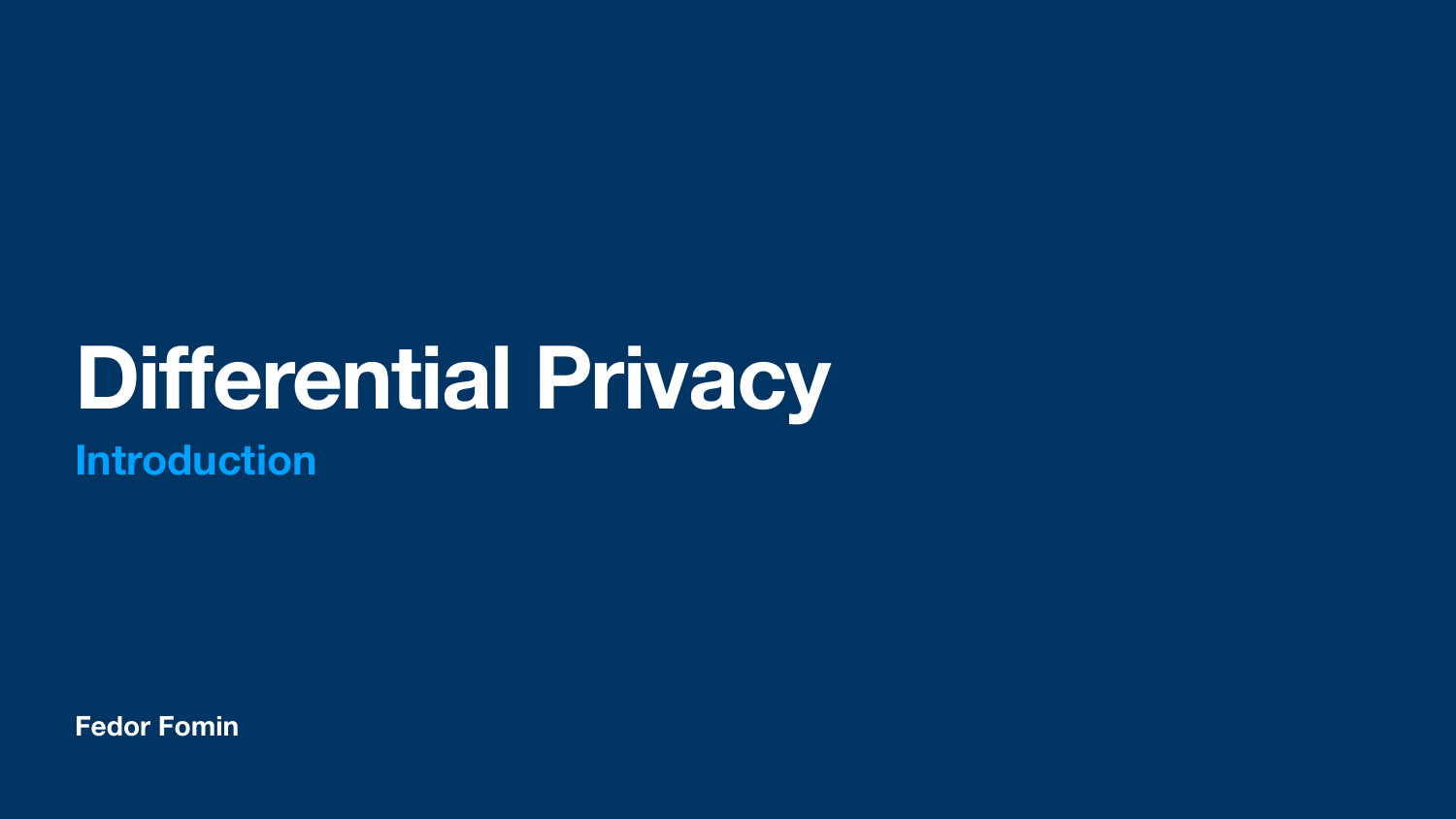### Do you use torrents to download unsanctioned copyrighted material?

Don't worry, when the results are published, we will remove any information that will allow your answers to be traced back to you. It will be totally anonymous…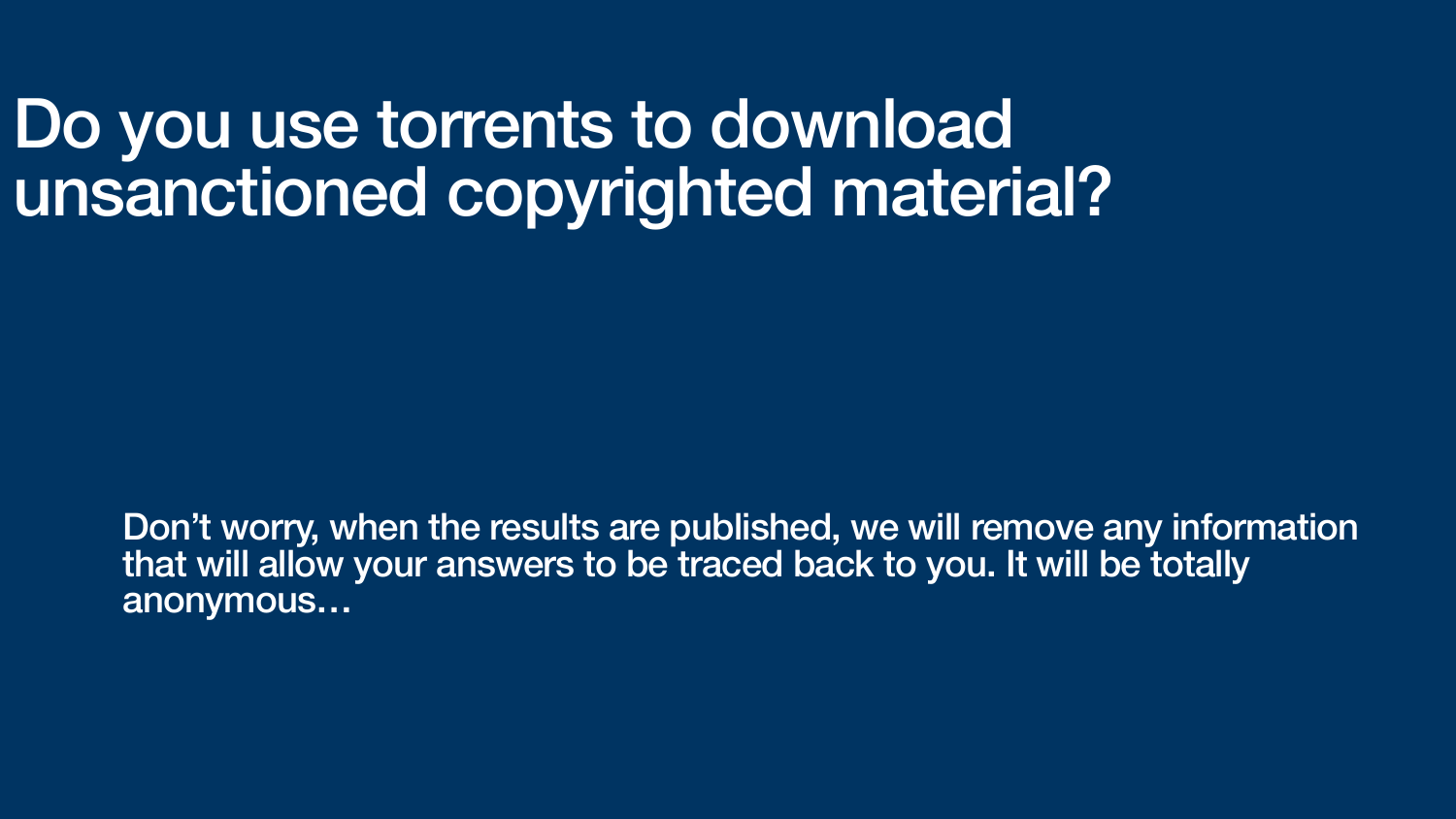### Hiding some information cannot assure the protection of individual identity.

1990s: the Commonwealth of Massachusetts Group Insurance Commission (GIC) open access to the anonymous health record of its clients for research to benefit the society

Latanya Sweeney: Compared and co-relating GIC database with voter database, successfully identified a number of health records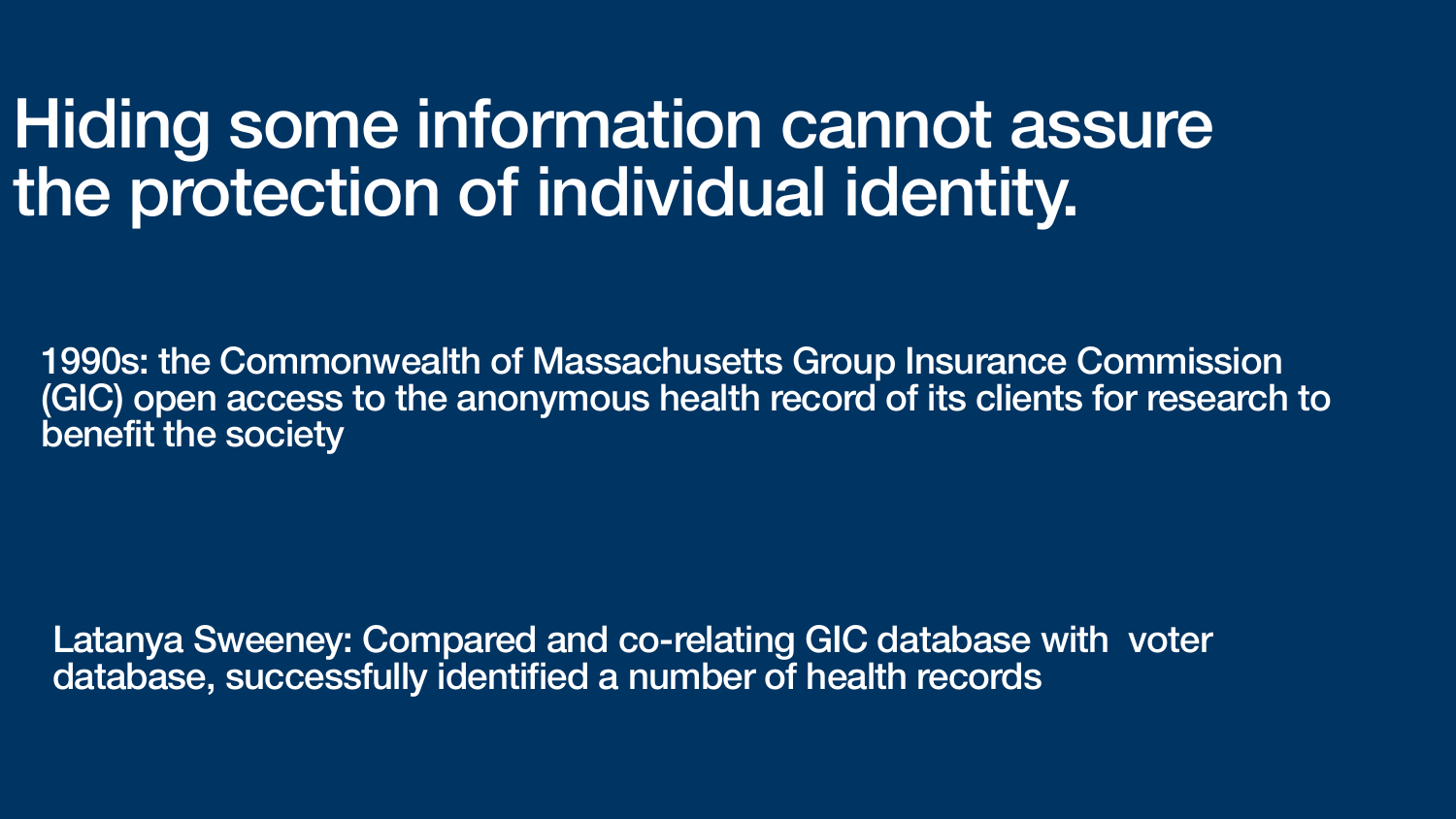### Why hiding information does not assure the protection of individual identity?

There are not so many people in Norway who have 12 children were born in 1922 are 2.1 m tall, etc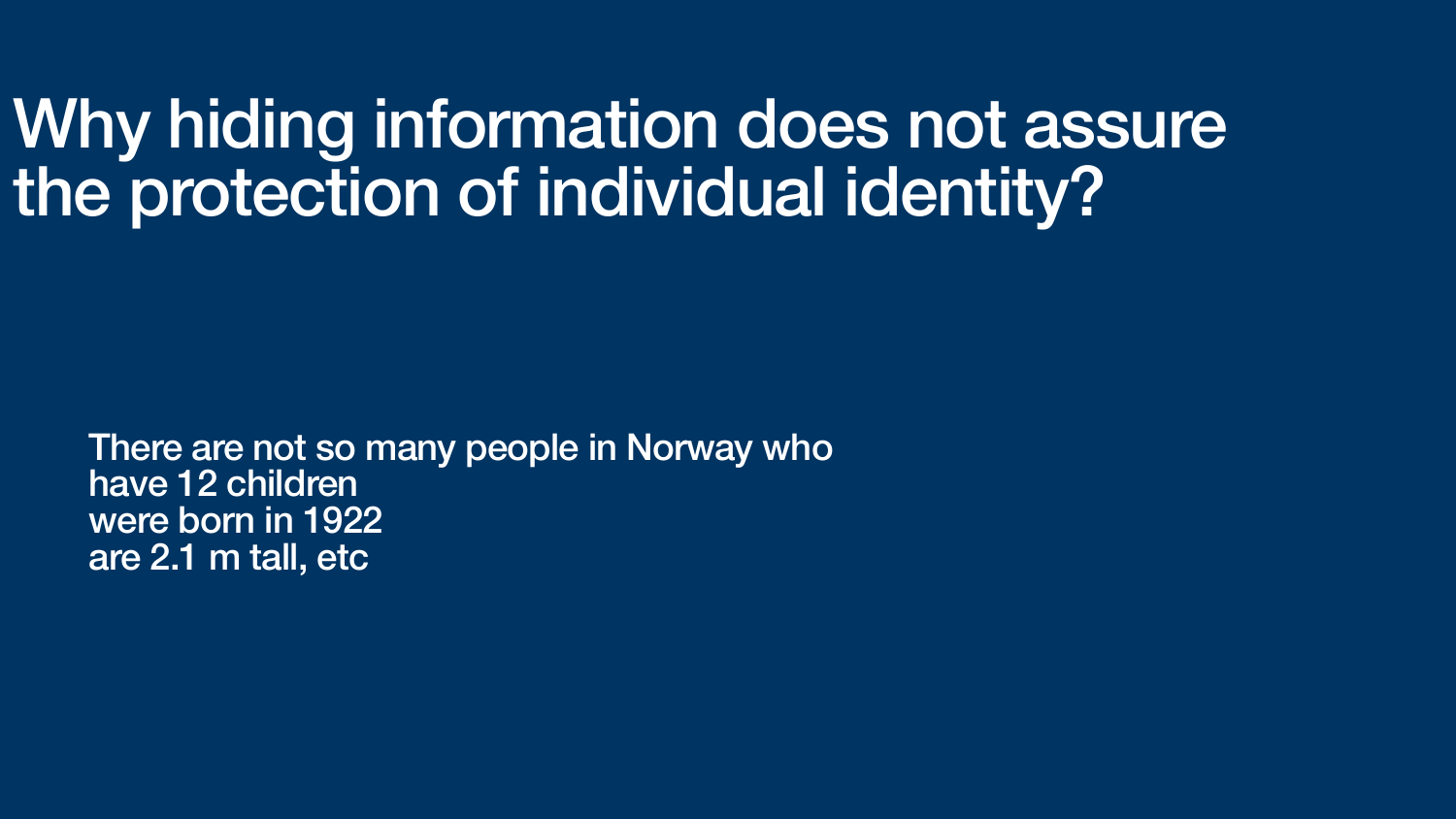Flip a coin (and don't tell us how it landed).

If heads -> tell honestly If tails -> answer randomly

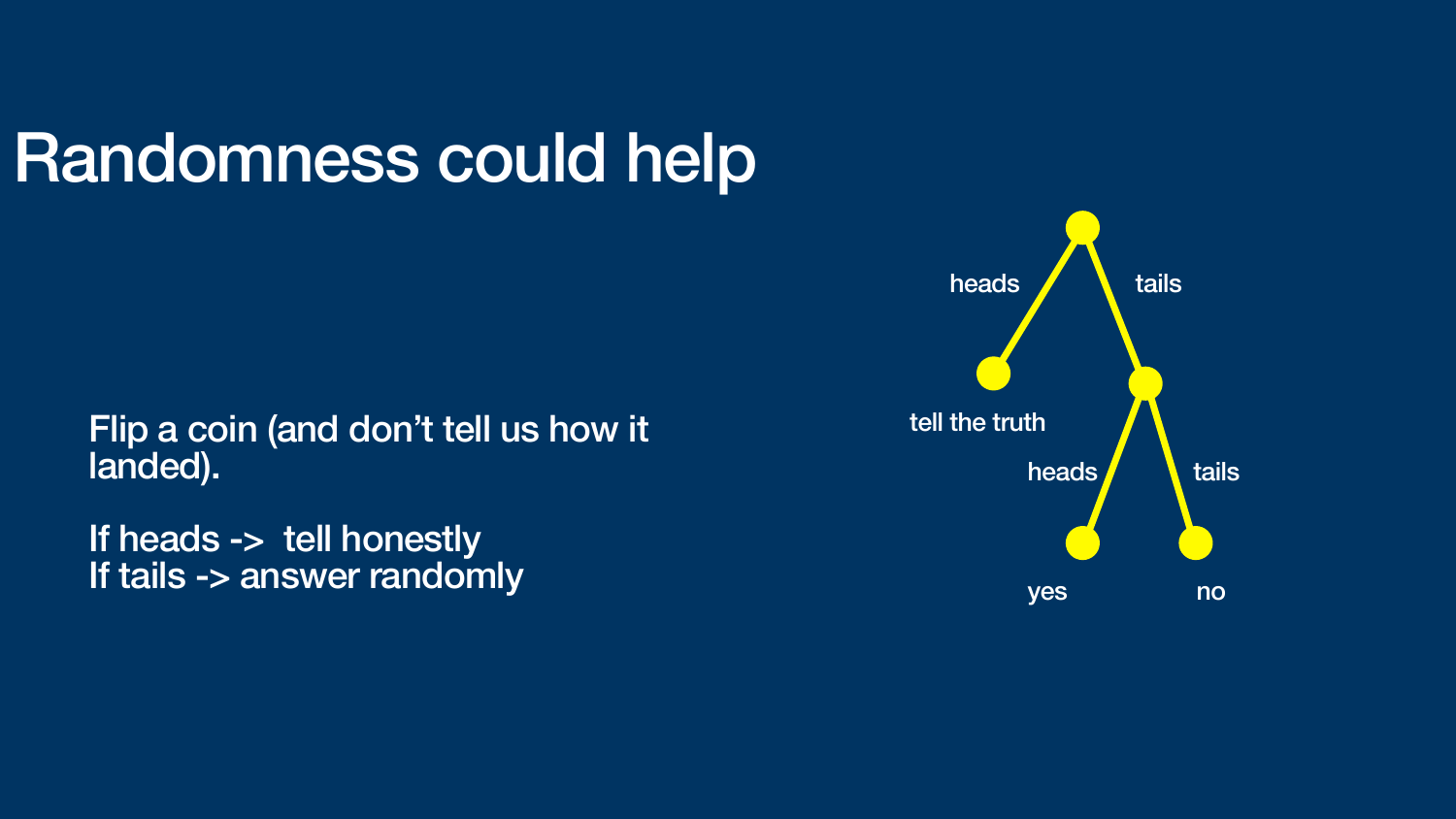If you say YES, it could be that you use torrents or because you had tails, then heads



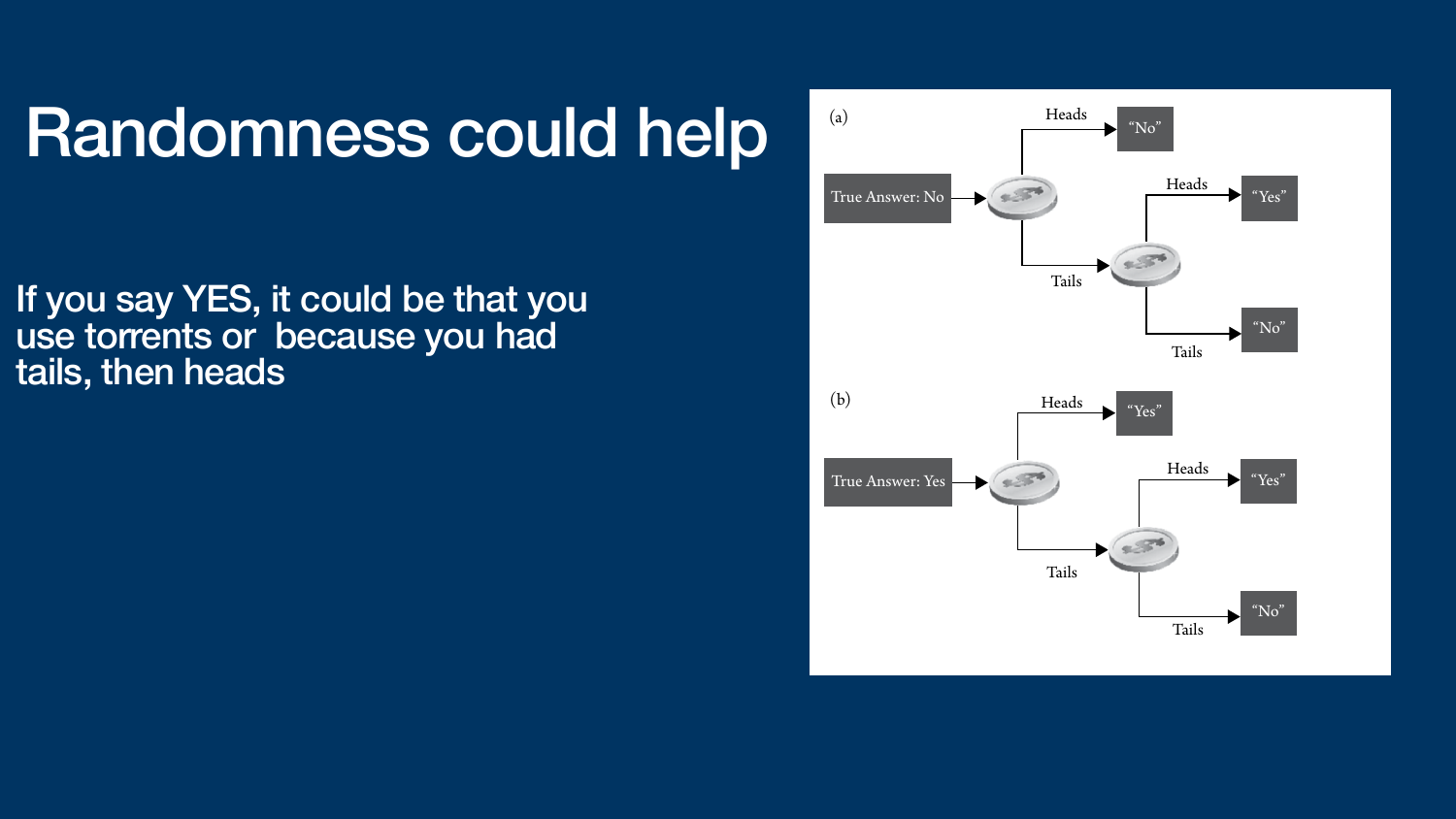If you say YES, it could be that you use torrents or because you had tails, then heads

3/4 times we say truth, 1/4 times we lie



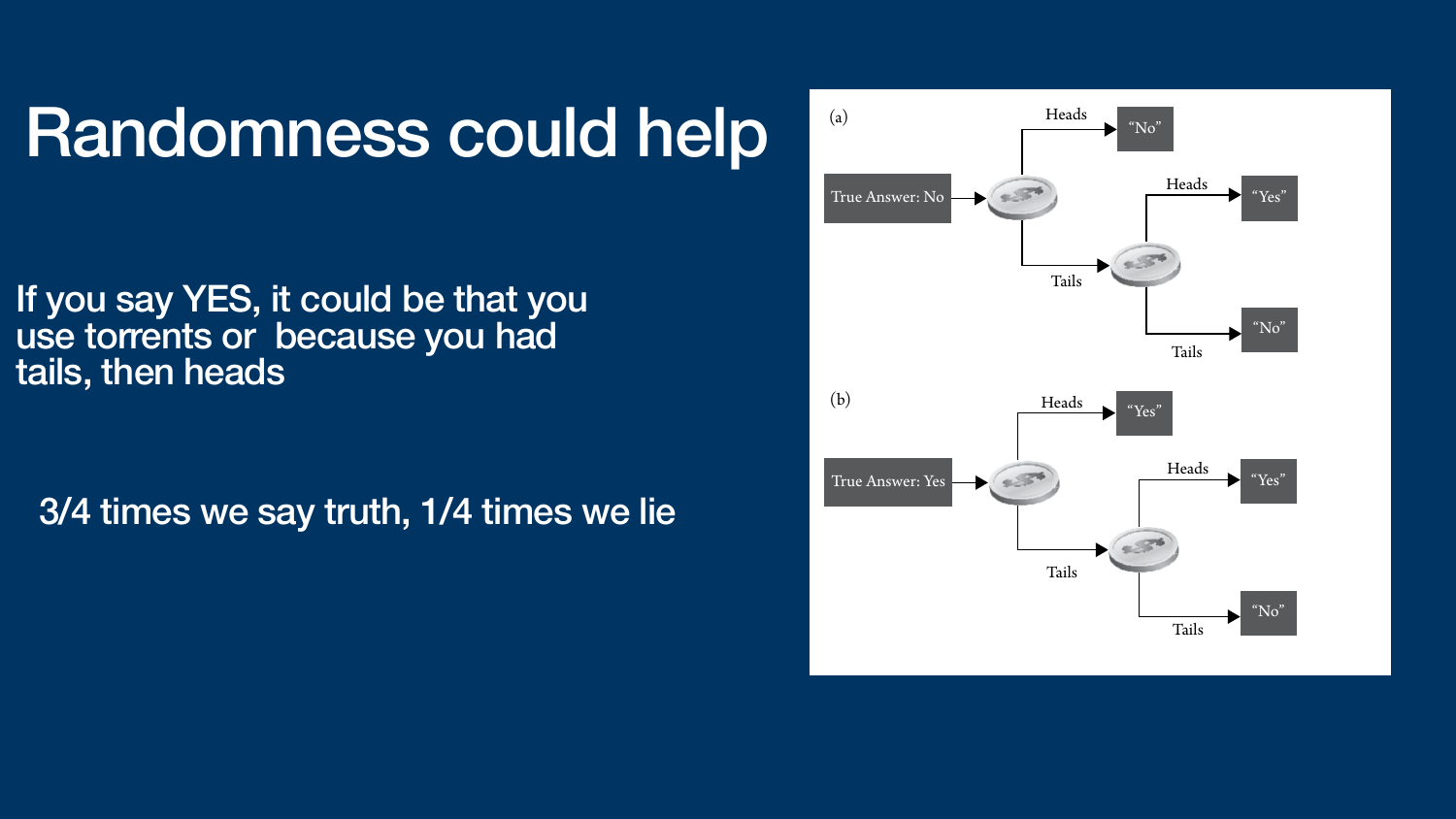If you say YES, it could be that you use torrents or because you had tails, then heads

3/4 times we say truth, 1/4 times we lie

### Nobody can form strong beliefs about the true data of any single individual! of three times. It answers no only one out of three times if your answer is yes.



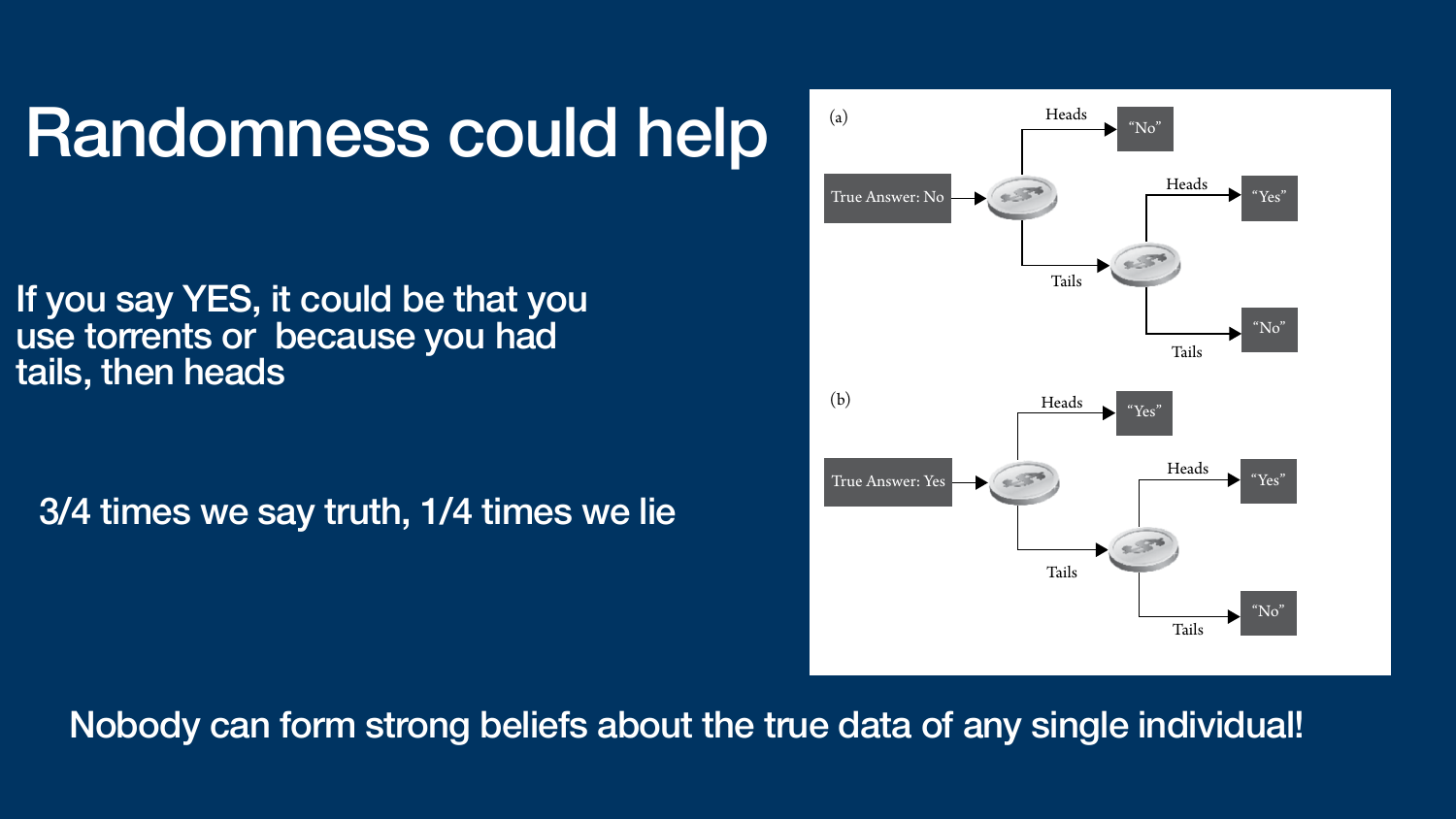### How to extract the information? 4 2 ■ THE ETHICAL ALGORITHM

Suppose 1/3 people use torrents. How many YES answers do we expect?



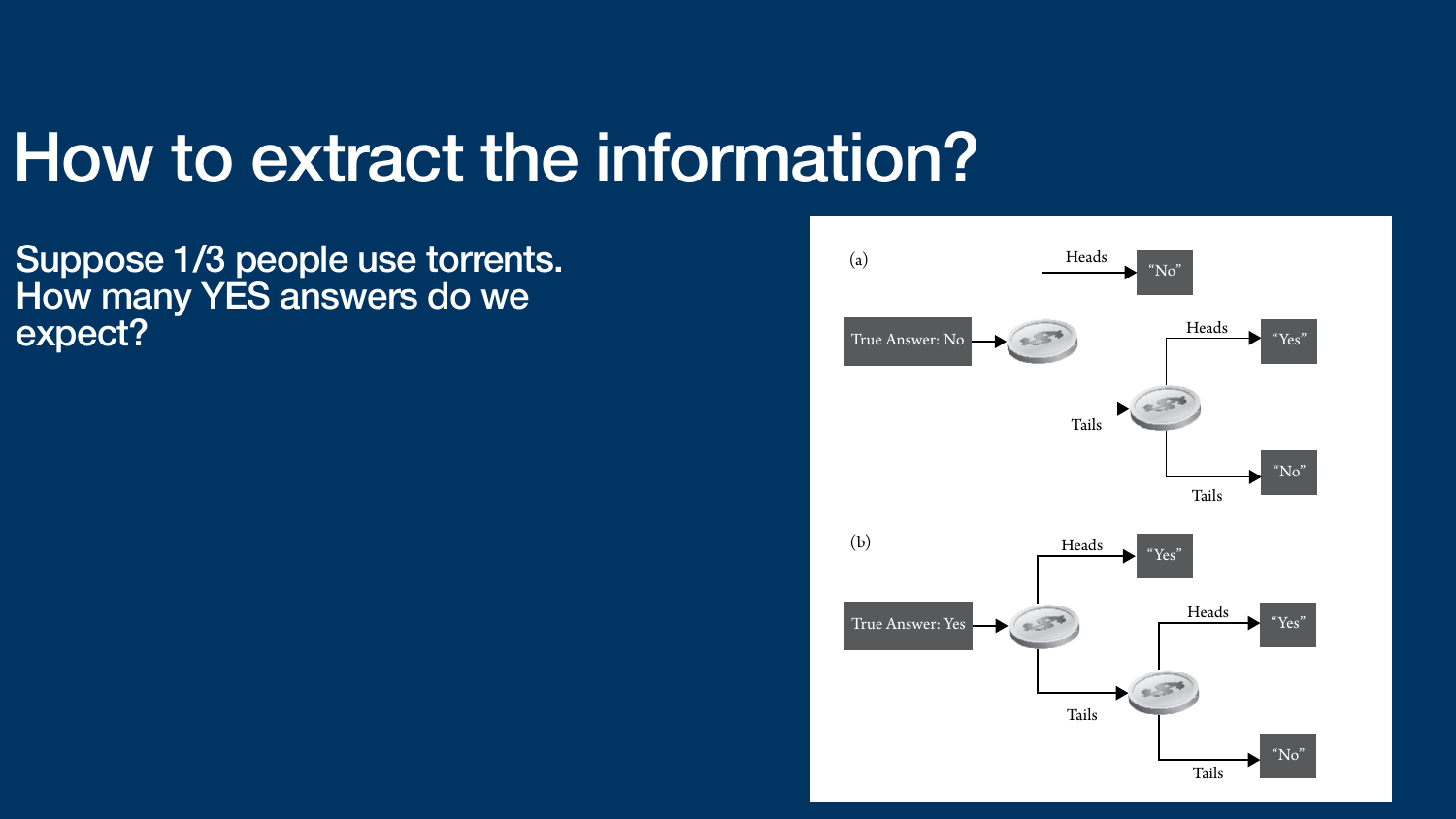### How to extract the information? 4 2 ■ THE ETHICAL ALGORITHM

Suppose 1/3 people use torrents. How many YES answers do we expect?





3/4 times we say truth, 1/4 times we lie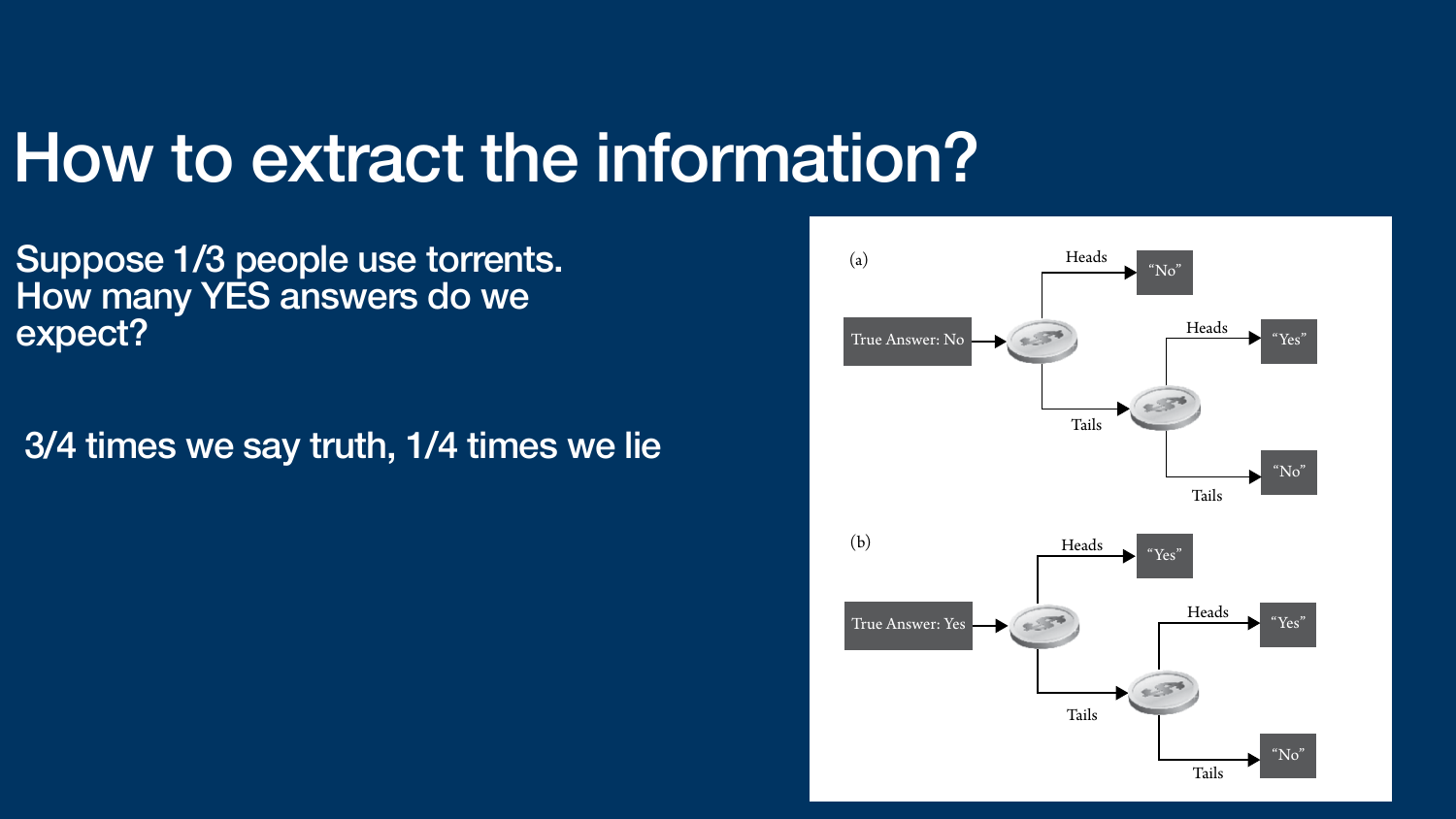### How to extract the information? 4 2 ■ THE ETHICAL ALGORITHM

Suppose 1/3 people use torrents. How many YES answers do we expect?





3/4 times we say truth, 1/4 times we lie

 $1/3 \times 3/4 + 1/4 \times 2/3 = 1/4 + 1/6 = 5/12$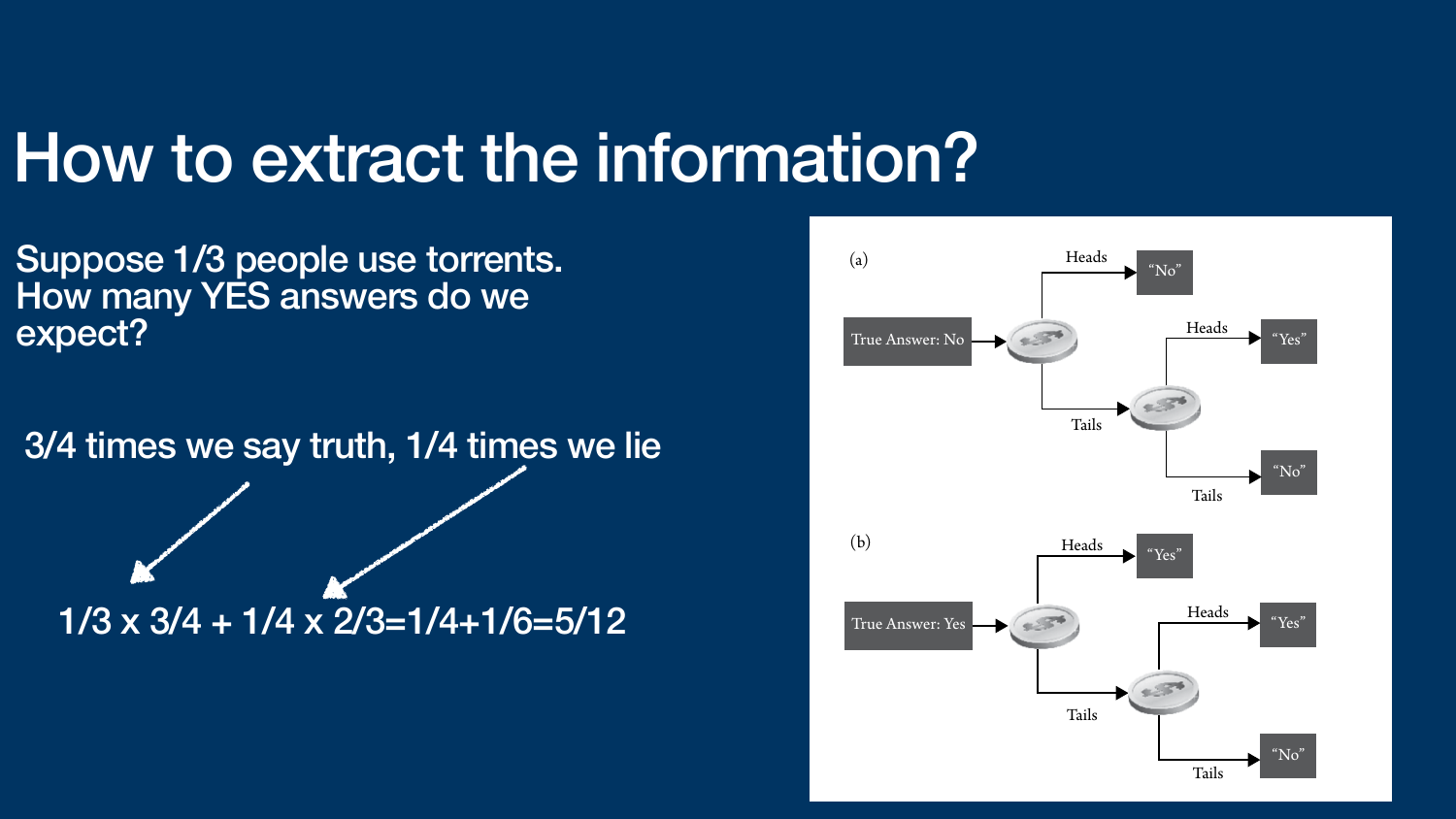### Remark

### $1/3 \times 3/4 + 1/4 \times 2/3 = 1/4 + 1/6 = 5/12$



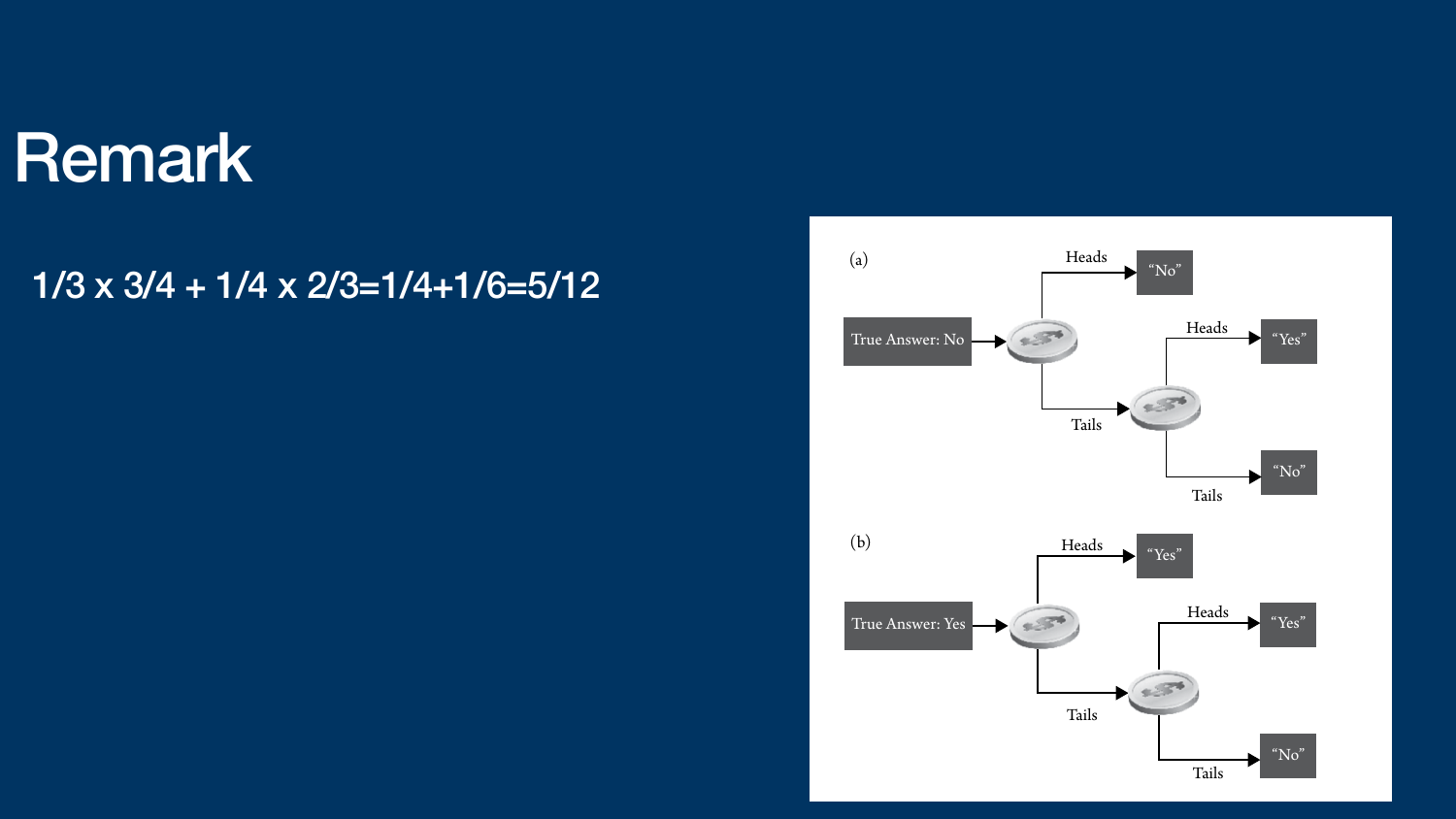### Remark

### $1/3 \times 3/4 + 1/4 \times 2/3 = 1/4 + 1/6 = 5/12$





### 5/12 is on average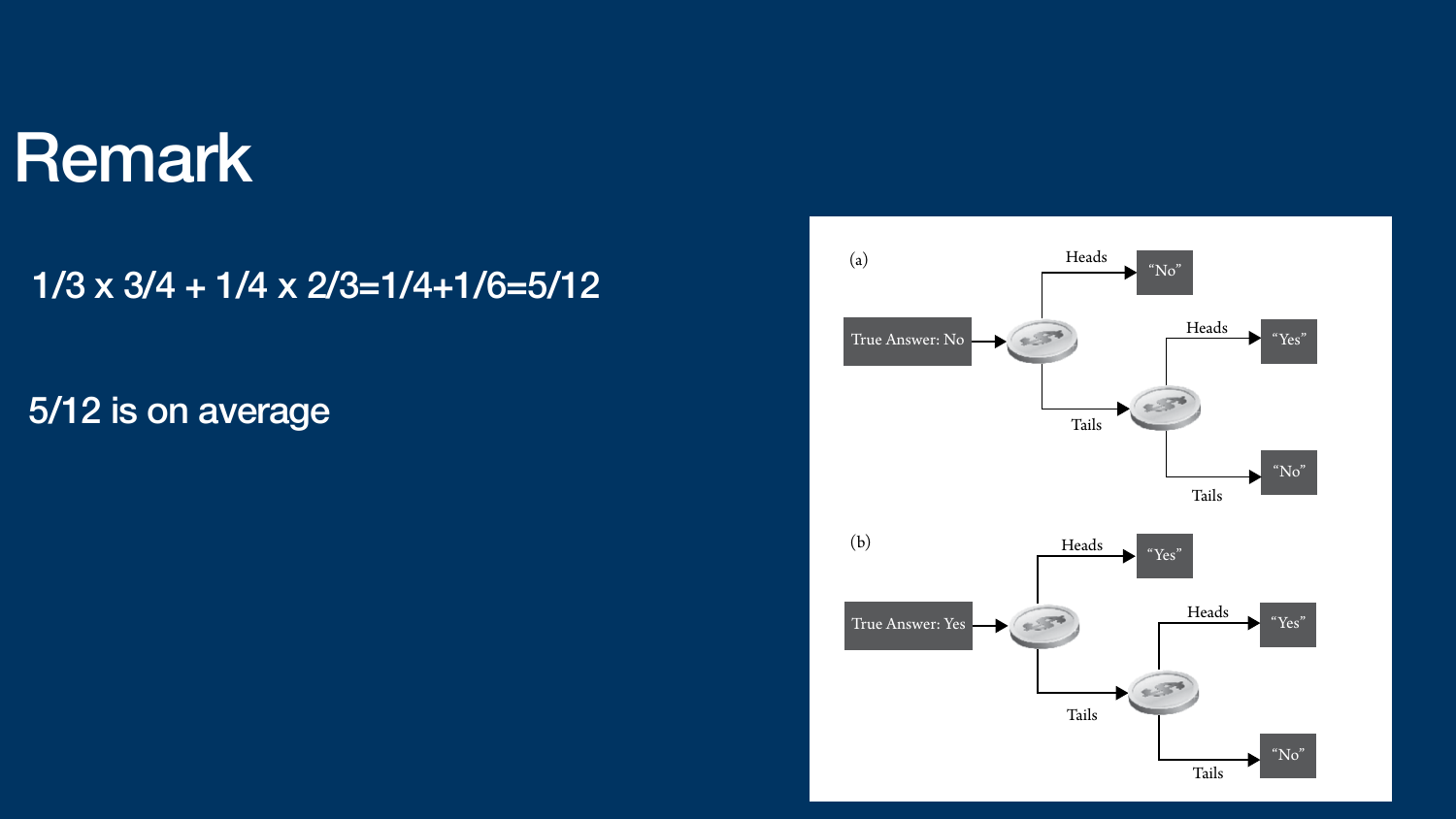### Remark

### $1/3 \times 3/4 + 1/4 \times 2/3 = 1/4 + 1/6 = 5/12$





### 5/12 is on average

### The law of big numbers: the more people we have, the smaller is the error.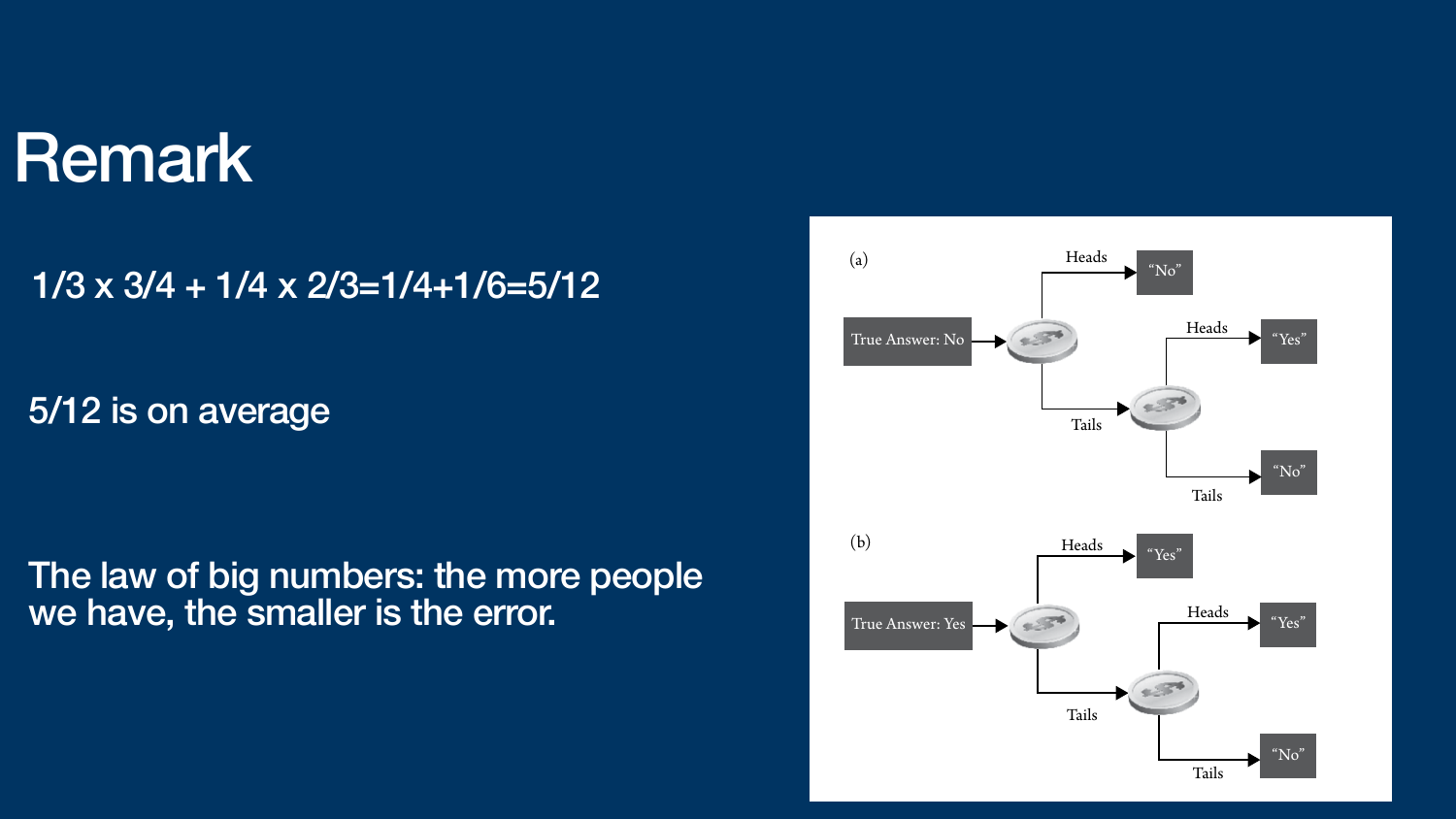It is not possible to discover any one person's contribution because the data you're looking for would be the same regardless of whether or not their data was present.

## Differential privacy: informal idea

Results of something (a dataset, a model, a statistic, etc.) do not change when any individual is removed from or added to the data.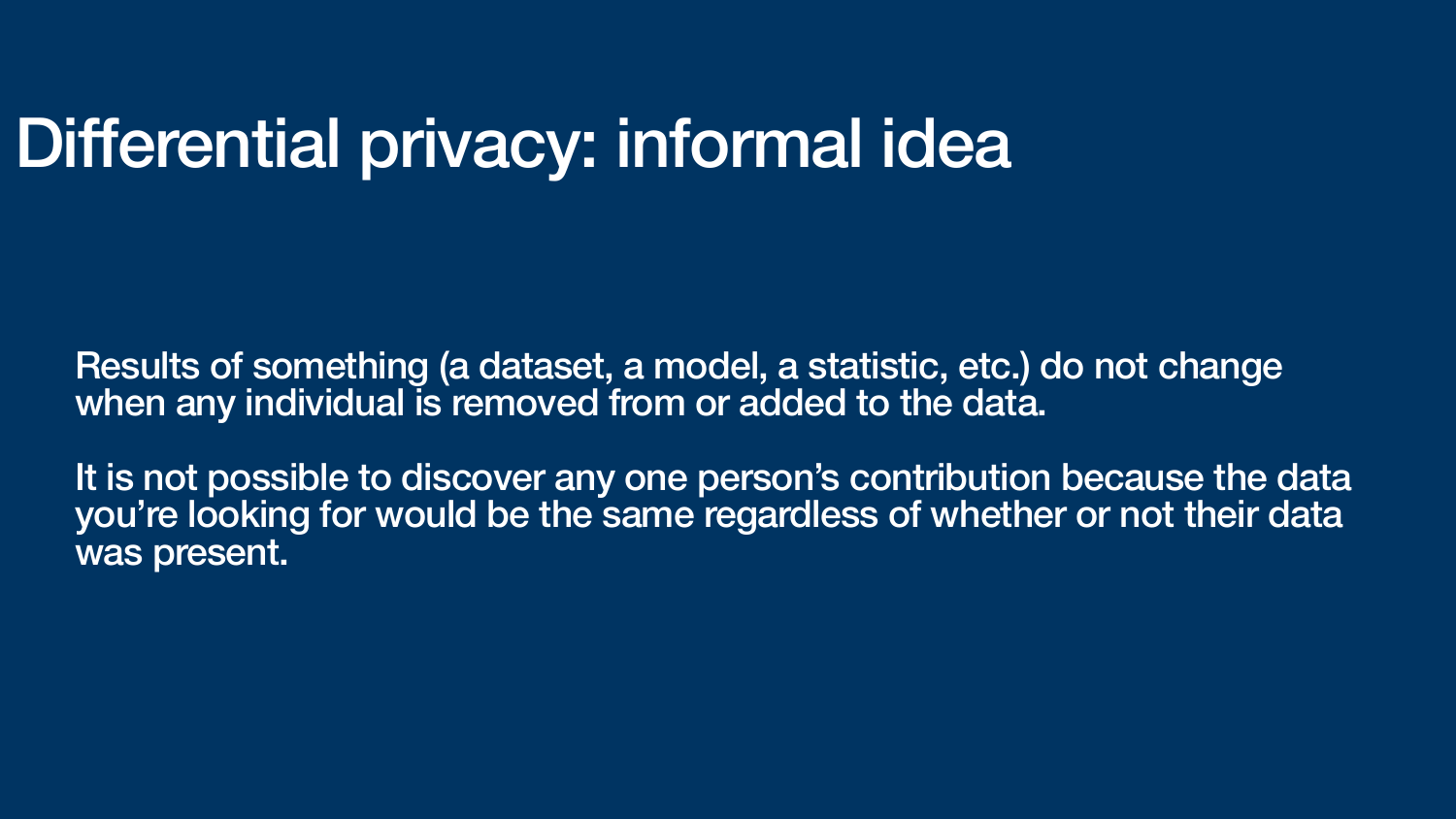Differential privacy **X: The data** *universe*  **D**⊂**X : The dataset (one element per person)**

Definition: Two datasets D, Dʹ⊂X are *neighbors* if they differ in the data of a single individual.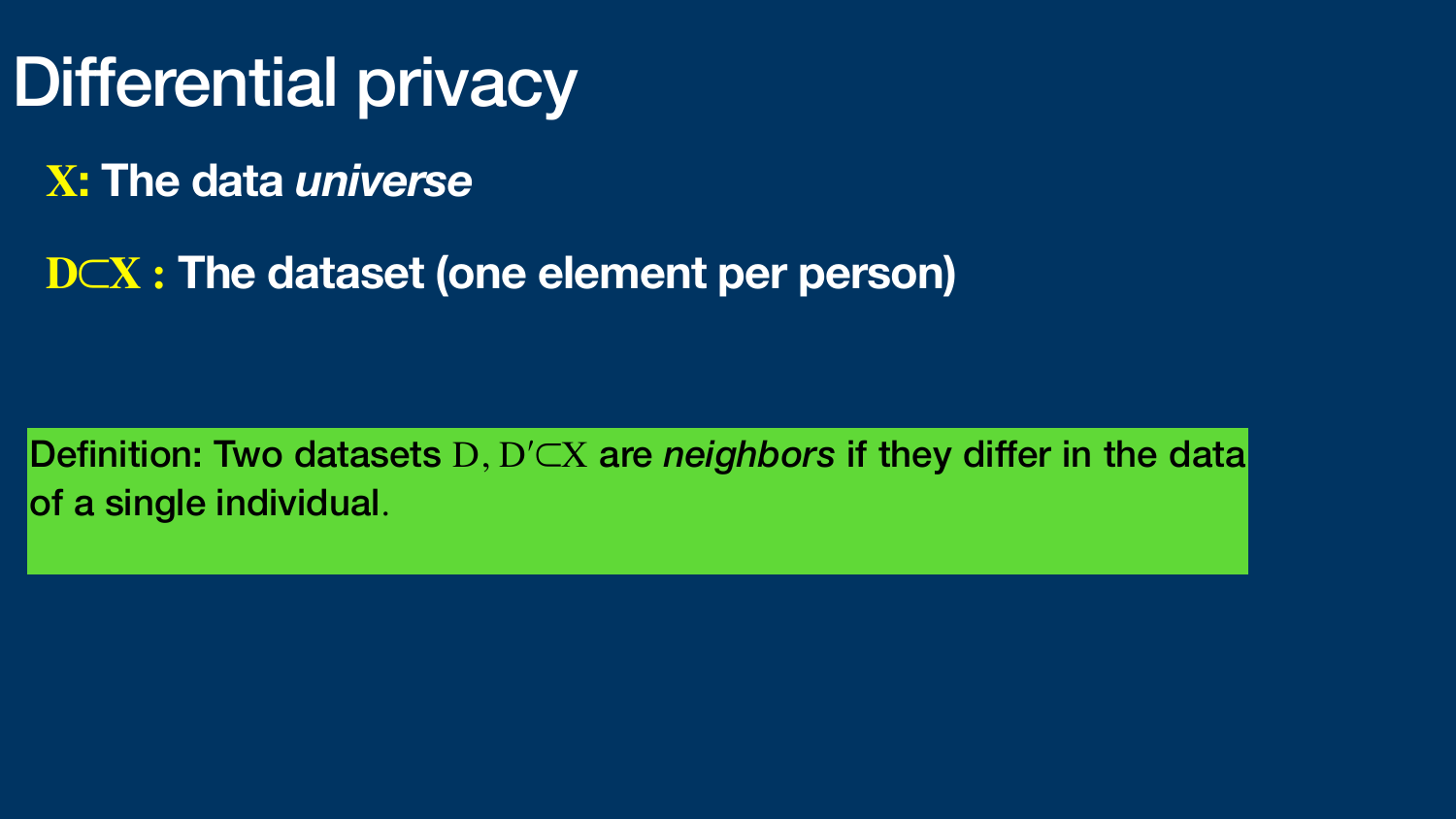Differential privacy **X: The data** *universe*  **D**⊂**X : The dataset (one element per person)**

Definition: An algorithm M is e-differentially private if for all pairs of neighboring datasets D, D', and for all outputs  $\mathbf{X}$  .  $Pr[M(D)=x] \leq (1+\epsilon) Pr[M(D')] = x$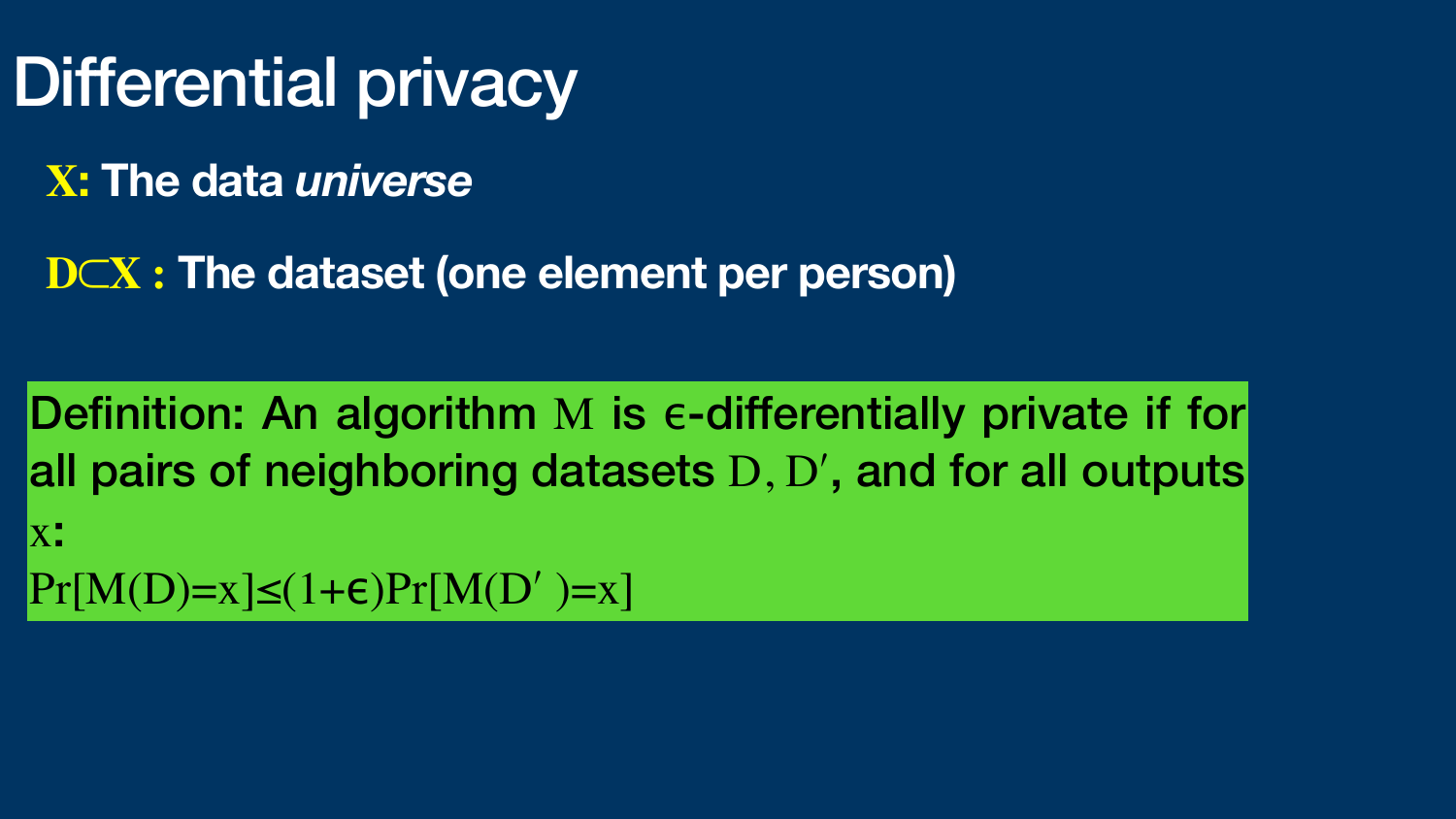## Differential privacy

Definition: An algorithm M is e-differentially private if for all pairs of neighboring datasets D, D', and for all outputs  $\mathbf{X}$  .  $Pr[M(D)=x] \le (1+\epsilon) Pr[M(D')] = x$ 

# This is a mathematical concept. You cannot run DP on something.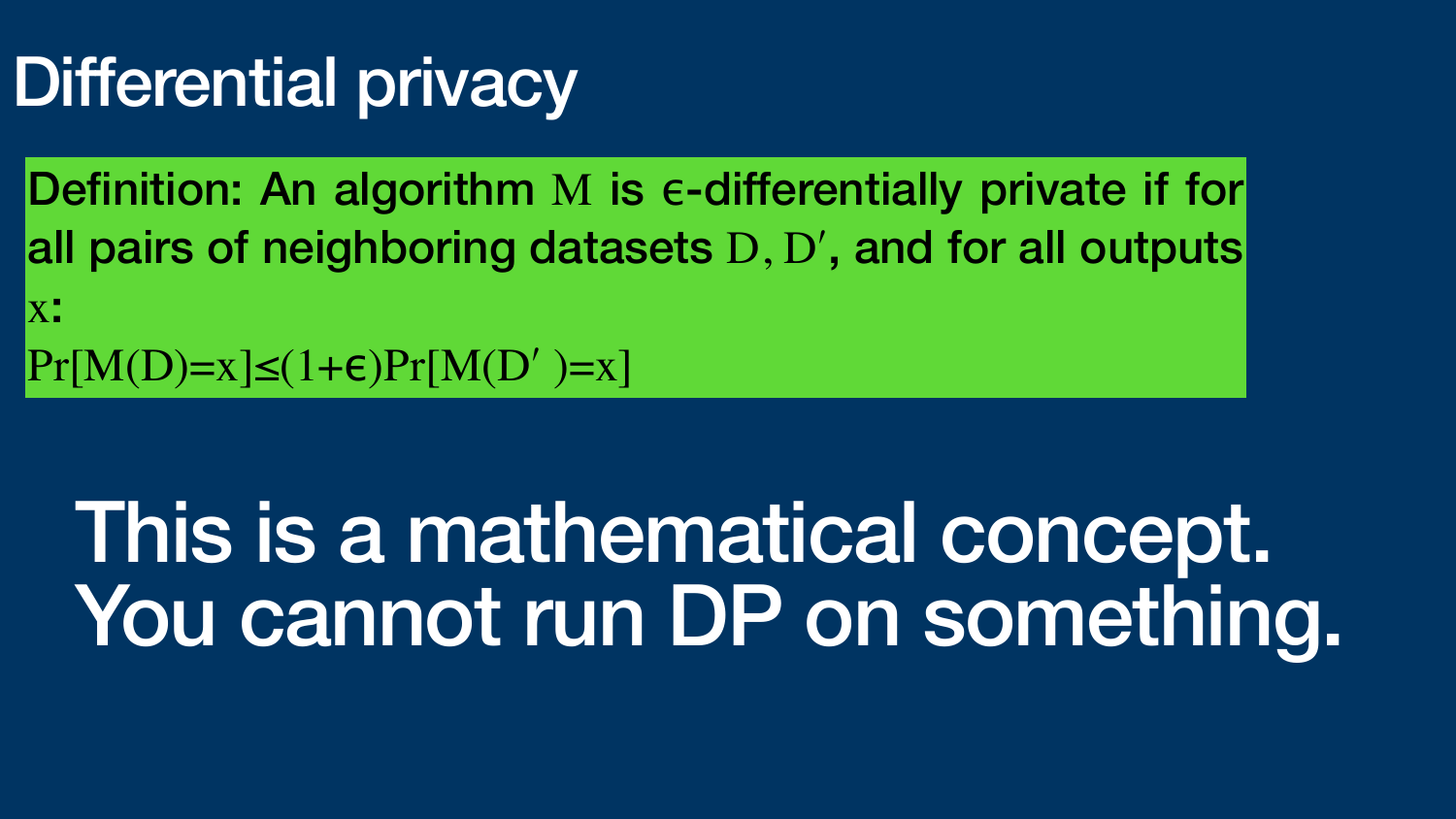## Differential privacy

The algorithmic questions: what level of noise is required, what distribution, how to apply it correctly to complicated datasets, are often very difficult.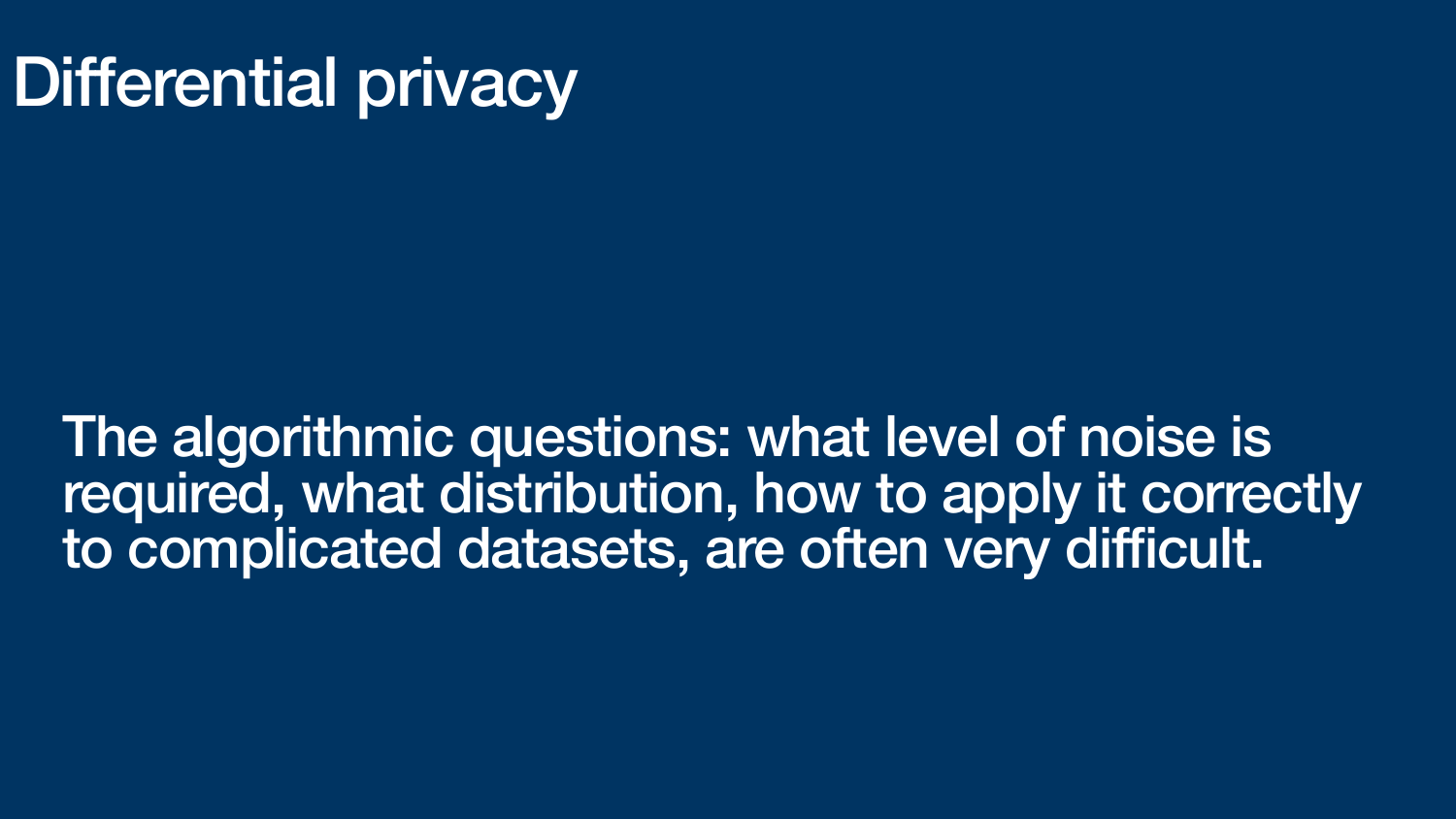## Differential privacy in practice

2008: [U.S. Census Bureau,](https://en.wikipedia.org/wiki/United_States_Census_Bureau) for showing commuting patterns. 2014: [Google](https://en.wikipedia.org/wiki/Google)'s RAPPOR, for telemetry such as learning statistics about unwanted software hijacking users' settings. 2015: Google, for sharing historical traffic statistics. 2016: [Apple](https://en.wikipedia.org/wiki/Apple_Inc.) announced its intention to use differential privacy in [iOS 10](https://en.wikipedia.org/wiki/IOS_10) to improve its [Intelligent personal assistant](https://en.wikipedia.org/wiki/Intelligent_personal_assistant)  technology. 2017: Microsoft, for telemetry in Windows. 2020: LinkedIn, for advertiser queries.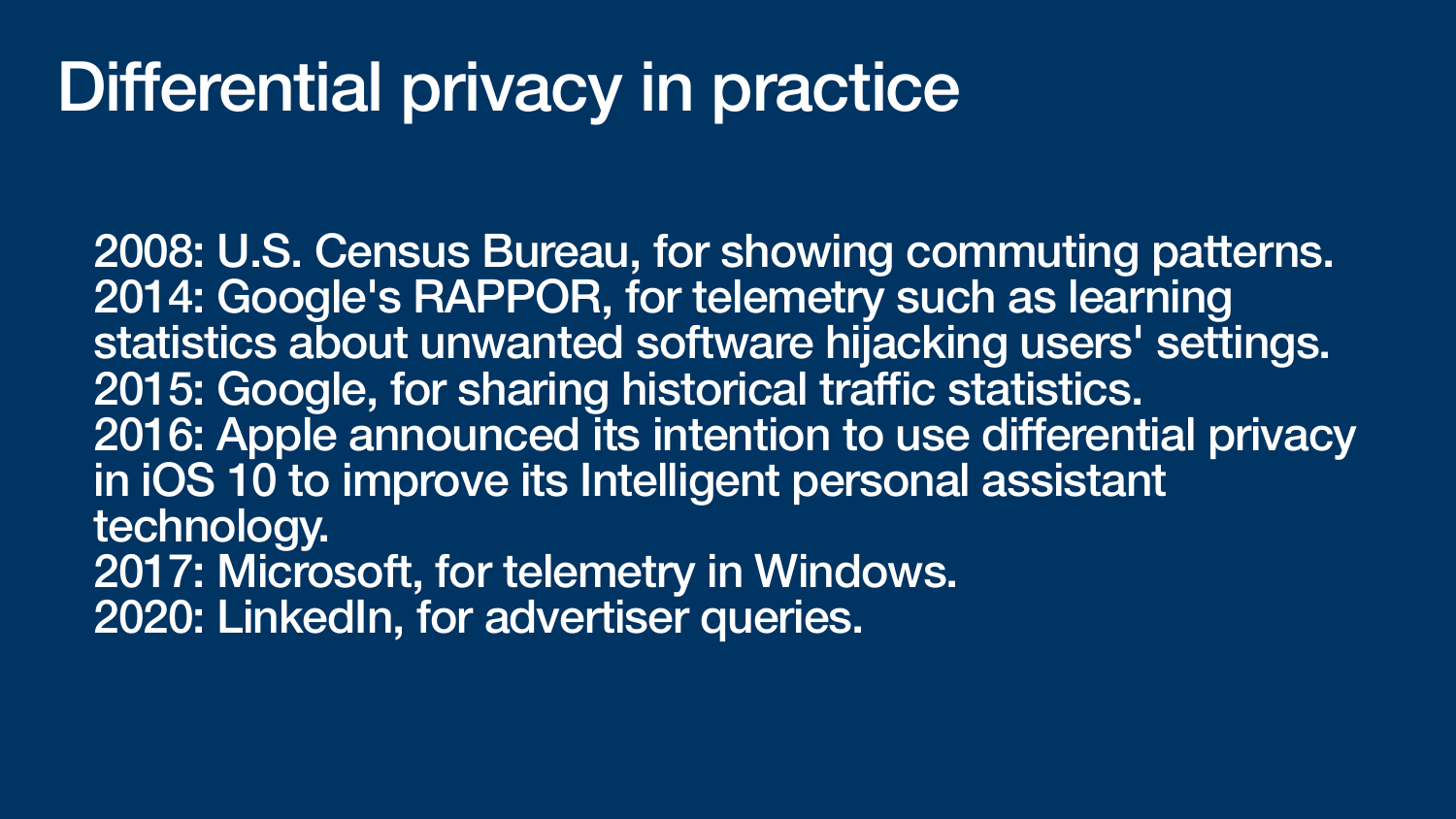## Is DP a silver bullet? "Don't worry, whatever you tell us will be DP-protected."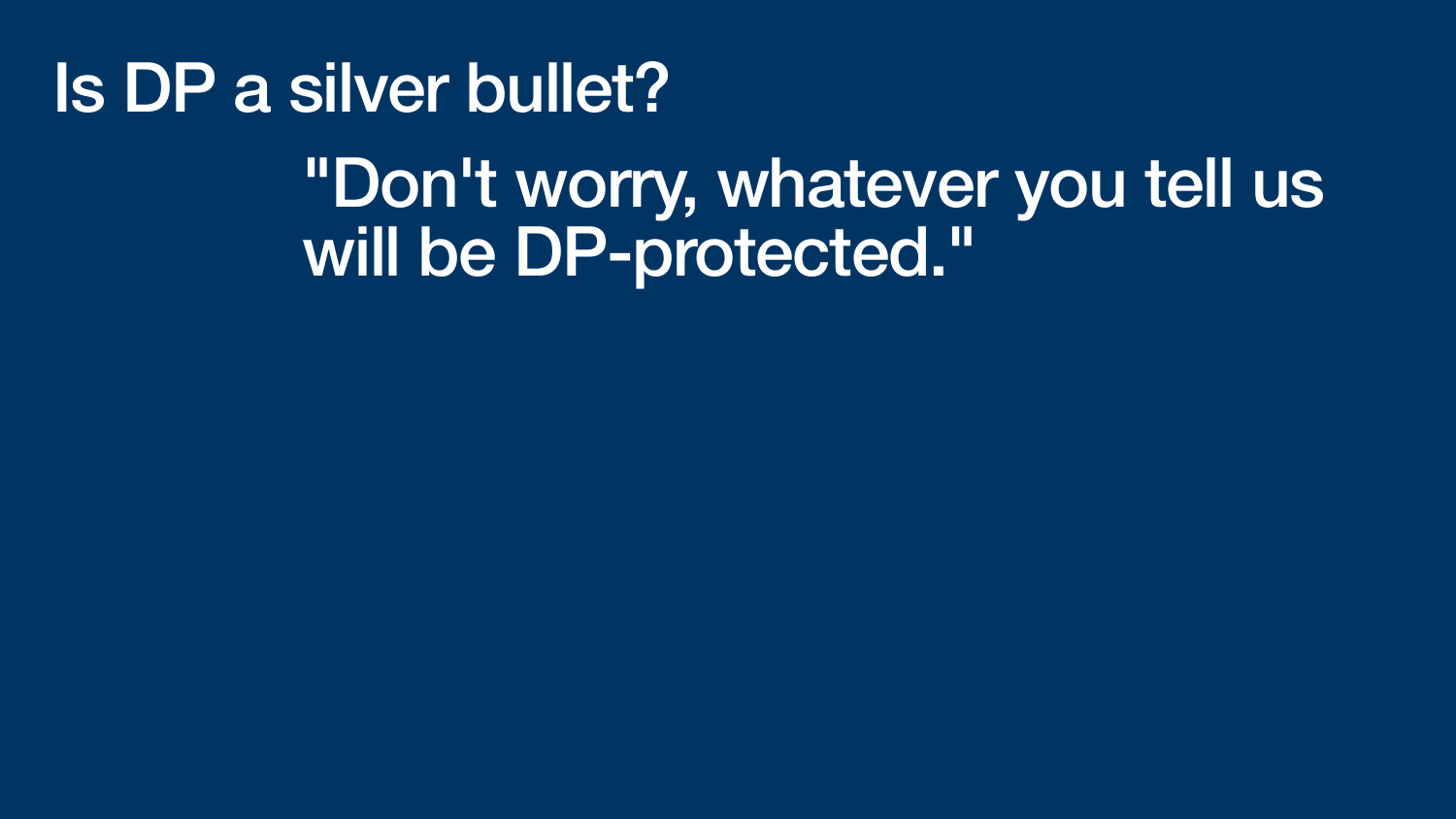## Is DP a silver bullet? "Don't worry, whatever you tell us will be DP-protected."

### A meaningful privacy guarantee, the analytical utility of DP outputs is likely to be very poor





A meaningful analytical utility could result in a poor privacy guarantee.